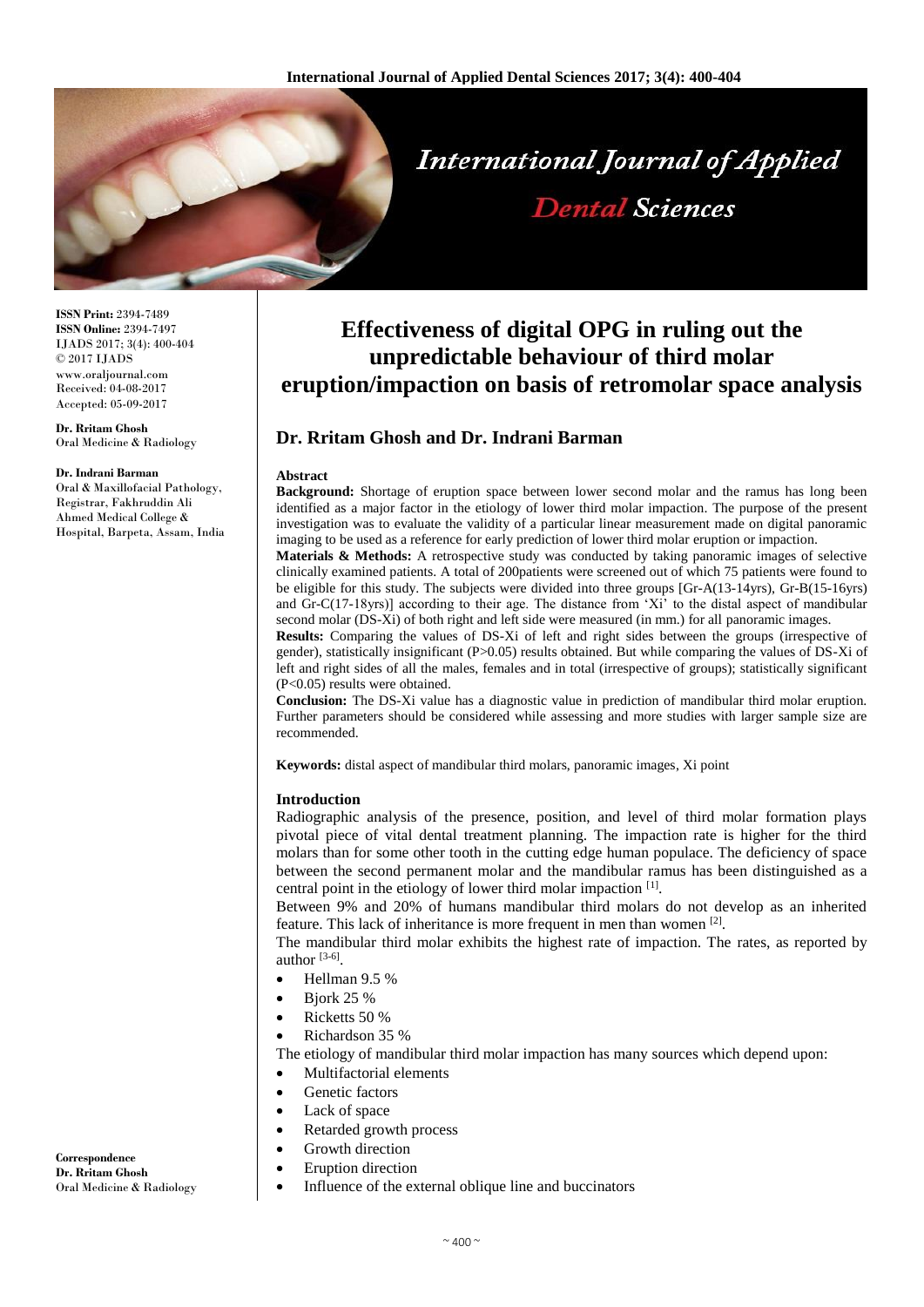The eruption space for the mandibular third molar is also affected by the direction of tooth eruption during the functional phase of eruption [1].

While trying to foresee the likelihood of third molar eruption, many studies have been done; the greater part of them were utilizing dissected skulls or lateral cephalic radiographs. In view of image superimposition, it is not exceptionally exact when attempting to quantify the third molar's position and its possibility of eruption. In the wake of having led a watchful review and bibliographic audit, panoramic radiographs was chosen to make the expectation. This allowed one to envision both sides of the dental arch and measure the structures with minimal measure of superimposition [2].

Rickett's 'Xi' point represents the centre of the ramus.

#### **Materials and Methods**

Subjects with complement of teeth, Class I Occlusal relationship, and with no history of orthodontic treatment were enrolled in this study. Digital panoramic imaging (Planmeca Proline Panoramic X-ray unit, Helsinki, Finland) was performed at 60 kVp, 5mA, using a 15-second exposure time. The study subjects were selected from the patients. The subjects were clinically examined and the panoramic images of the selected study subjects were taken. The sample consisted of 75 patients (irrespective of their sex) having developed or developing but unerupted lower third molars bilaterally. Prior consent has been taken from all the participants. The present study was conducted after approval by local ethical committee. Individuals with abnormal lower third molar morphology or absence of lower third molar or extracted lower first and/or second molars were excluded from the study.

The subjects were divided into the following 4 groups (Table 1):

- 1. Group A: 13-14 years
- 2. Group B: 15-16 years
- 3. Group C: 17-18 years
- 4. Control group: 17-21 years (Fully Erupted)

The following two points were determined and the linear distance between them were measured directly on the computer screen alter image standardization. The software used was Dimaxis Pro Version 4.1.4 (Planmeca Oy, Helsinki, Finland). The points were 'Xi' point (Center of the ramus) and the distal face of the second molar (DS-Xi).

DS-Xi represents the lower eruption space that measured by a line drawn from the distal surface of the lower second molar to Rickett's 'Xi' point (Center of the ramus). The Xi point was constructed by a rectangle of four planes. The rectangle can be made by four points i.e. R1 (the deepest point present at the curve of the anterior border of ramus) R2 (point just opposite to R1 present at posterior border of ramus), R3 (the most centered and inferior point at sigmoid notch) and R4 (a point right below R3 at lower border of mandible). Two horizontal planes pass through the points R3 and R4 and two perpendicular planes from Frankfort horizontal plane passing through R1 and R2; make the rectangle. Xi point is the centre of this rectangle.

## **Statistical Analysis**

Two-way Annova was used to compare between groups and T-test was used to compare among the values of left and right sides of DS-Xi among males and females. A P-value less than 0.05 were considered statistically significant.

#### **Results**

The mean values of DS-Xi with  $\pm SD$  (Standard Deviation) of left and right sides in males of group 'A' (Figure1) were 30.56±4.56 and 32.19±3.97 respectively and the mean of the total was  $31.37\pm4.26$ . The mean values of DS-Xi with  $\pm$ SD of left and right sides in females of group 'A' (Figure 2) were 30.32±2.61 and 32.09±3.72 and the mean of the total was31.2±3.16. In group 'B' the mean values of DS-Xi with  $\pm$ SD of left and right sides in males were 31.7 $\pm$ 3.39 and  $34.59\pm4.64$  respectively and the mean of the total was 33.14±4.01 and in the females were 27.82±3.42 and 30.32±4.36 respectively and the mean of the total was 29.07±3.89. Whereas in group 'C' the mean values of DS-Xi with  $\pm$ SD of left and right sides in males were 28.96 $\pm$ 4.93 and 33.88±3.85 respectively and the mean of the total was  $31.42\pm4.39$  and the values in the females were  $27.26\pm4.23$ and 31.92±3.82 respectively and the mean of the total was 29.59 $\pm$ 4.02. The mean values of DS-Xi with  $\pm$ SD of left and right sides of all the males, irrespective of groups were  $30.42\pm4.29$  and  $33.46\pm4.15$  respectively and the mean of the total was 31.94±4.22 and in all the females the mean values of DS-Xi with  $\pm$ SD of left and right sides, irrespective of groups were  $28.29 \pm 3.42$  and  $31.39 \pm 3.96$  respectively and the mean of the total was  $29.84 \pm 3.69$  (Table 2). The mean values of control group were explained in Table 3.

The mean value of all the males, irrespective of sides was 31.94±4.22 and of the females was 29.84±3.69. The mean value of DS-Xi in all the subjects, irrespective of gender; of the left and right sides were  $29.35\pm3.85$  and  $32.42\pm4.05$  and the mean of their total was  $30.88\pm3.95$  (Table 4).

While comparing the DS-Xi values of left and right sides among group 'A' v/s 'B'; we got statistically insignificant (P>0.05) results. While the same type of comparisons were carried out among group 'A' v/s 'C' and group 'B' v/s 'C', again we got statistically insignificant (P>0.05) results (Table 5).

But when we compared the DS-Xi values of left and right sides of all the males (i.e. Total 42 in number), we got statistically highly significant (P<0.05) result. The same statistically highly significant results were also seen in case of comparisons of the DS-Xi values of left and right sides of all the females (i.e. total 33 in number) and in total number of subjects (i.e. Total 75 in number) ( Table 6).

We had compared A+B+C against Control group in various combinations. The comparison of DS-Xi values of males and females we find highly significant difference among both right and left sides. The comparison again came highly significant when we compared the left and right side values of A+B+C against the Control group. Among comparing the total male and female population of A+B+C against the Control group yielded highly significant results (Table 7).

## **Discussion**

Several studies have demonstrated that panoramic radiology can give reliable measurements as can lateral skull radiographs. However, the right and left side' can be measured separately in panoramic radiographs and without any superimposition and this is not possible with traditional cephalograms. Digital technology further offers accurate viewing with numerous image adjustment capabilities that can be used to enhance the radiographic image. Direct linear and angular measurements are possible given a fiducial to calibrate for magnification  $[7-10]$ .

Rickett's point (Xi) represents the center of the ramus and is considered as a physiologic center of occlusion that can be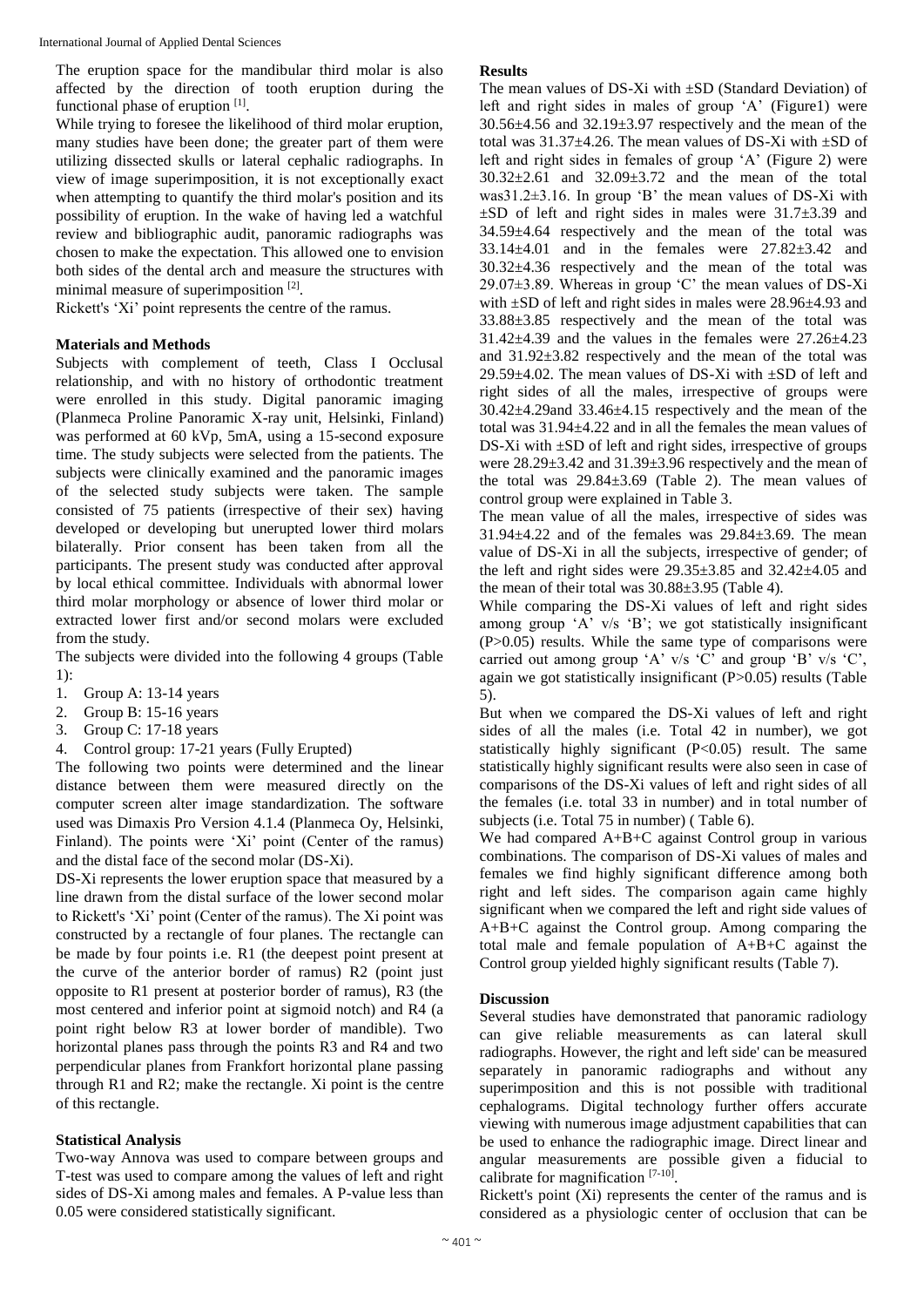accurately determined. Moreover, it is a stable point during mandibular growth [11-12].

For these reasons we suggest its superiority for lower eruption space analysis over that measured from the anterior border of the ramus, since the anterior border of the ramus could be resorbed during mandibular growth as one mechanism for retromolar space development [13].

Turley (1974) quoted by Schulh of  $(1976)$ <sup>[14]</sup> evaluated several methods of measuring the available space. He concluded that the most useful was the distance from "Xi", (center of the ramus) to the distal face of the second molar. The average distances proposed by Turley were 21 mm. for the impacted molars, 25 mm, for the erupted molars but out of position and 30 mm. for molars in occlusion. He thinks that the prediction could be performed from the age 8 or 9 years of age with 90% precision. According to Turley in 1974, this was corroborated by Rickets, 1976<sup>[2]</sup>.

Rickets (1976)  $[6]$  measured the distance from "Xi" to the distal surface that corresponds to the second molar on the occlusal plane, seen in a lateral cephalometric radiograph. We infer, taking this information into account, that a distance of 30 mm is enough for the eruption of the third molar to occur, and a distance of 20 mm, or less, is not enough.

In our study, we have taken the minimum age of the study sample as 13 years and the maximum age 18years because, according to data given by Wheeler's [15]; the crown formation of mandibular third molars start at an age of 13 years and completion occurs at around 16 years and the eruption age is about 17-21 years. Also the root formation starts from 15 years [16]. Thus we had divided the age groups as, starting and continuation of only crown formation of mandibular third molars (Group A: 13-14yrs), continuation and completion of crown formation and initiation of root formation of mandibular third molars (Group B: 15-16yrs) and completely formed crown with root development  $> 3/4<sup>th</sup>$  of total root length and on the verge of eruption/ impacted.

(Group C: 17-18yrs). So we had incorporated the minimum age of mandibular third molar crown formation and also the minimum age of eruption for early prediction of mandibular third molar impaction and /or eruption (Table 1).

The mean values of DS-Xi at right side are found to be more than that of the left side. This may be due to the growth rate of mandible is slightly higher in the right side as stated by Mota R *et al* (2010)<sup>[17]</sup> (Table 2).

Irrespective of groups and of gender, the mean value of DS-Xi we got was 30.88±3.95 (Table 3). It was significant according to the average distances from 'Xi' to distal face of mandibular second molar proposed by Turley in 1974 <sup>[5]</sup>. According to the values given by him the chances of

mandibular third molar eruption in our study population were high.

In our study population, there was no statistically differences present in the DS-Xi values among the three groups while comparing the left and right side (irrespective of gender) i.e. P>0.05. This signifies that with advancement of age the DS-Xi distance do not change i.e. the DS-Xi values of a 13yrs old does not differ much with the DS-Xi values of a 18yrs old (Table 4).

According to table 5, in right side more space is available for mandibular third molar eruption than left side. But no documented report/study is present of stating the chances of eruption of right mandibular third molar is more that of the left side. Since eruption of third molars depend upon various other criteria like; MDW, LES-R, α-angle, β-angle etc. So DS-Xi distance is not the only criteria to predict the eruption chances of mandibular third molar.



**Fig 1:** The DS-Xi value of left side of a male subject of Gr-A



**Fig 2:** The DS-Xi value of right side of a female subject of Gr-A

|                       | Gender | <b>Total</b> |    |
|-----------------------|--------|--------------|----|
| Groups                | Male   | Female       |    |
| $A(13-14yrs)$         | 16     |              | 25 |
| $B(15-16yrs)$         | 13     | 12           | 25 |
| $C(17-18\text{yrs})$  | 13     | 12           | 25 |
| Control $(17-21$ yrs) | 12     | 13           | 25 |
| Total                 |        |              |    |

**Table 1:** Age Wise Distribution of Study Sample among the Age Groups.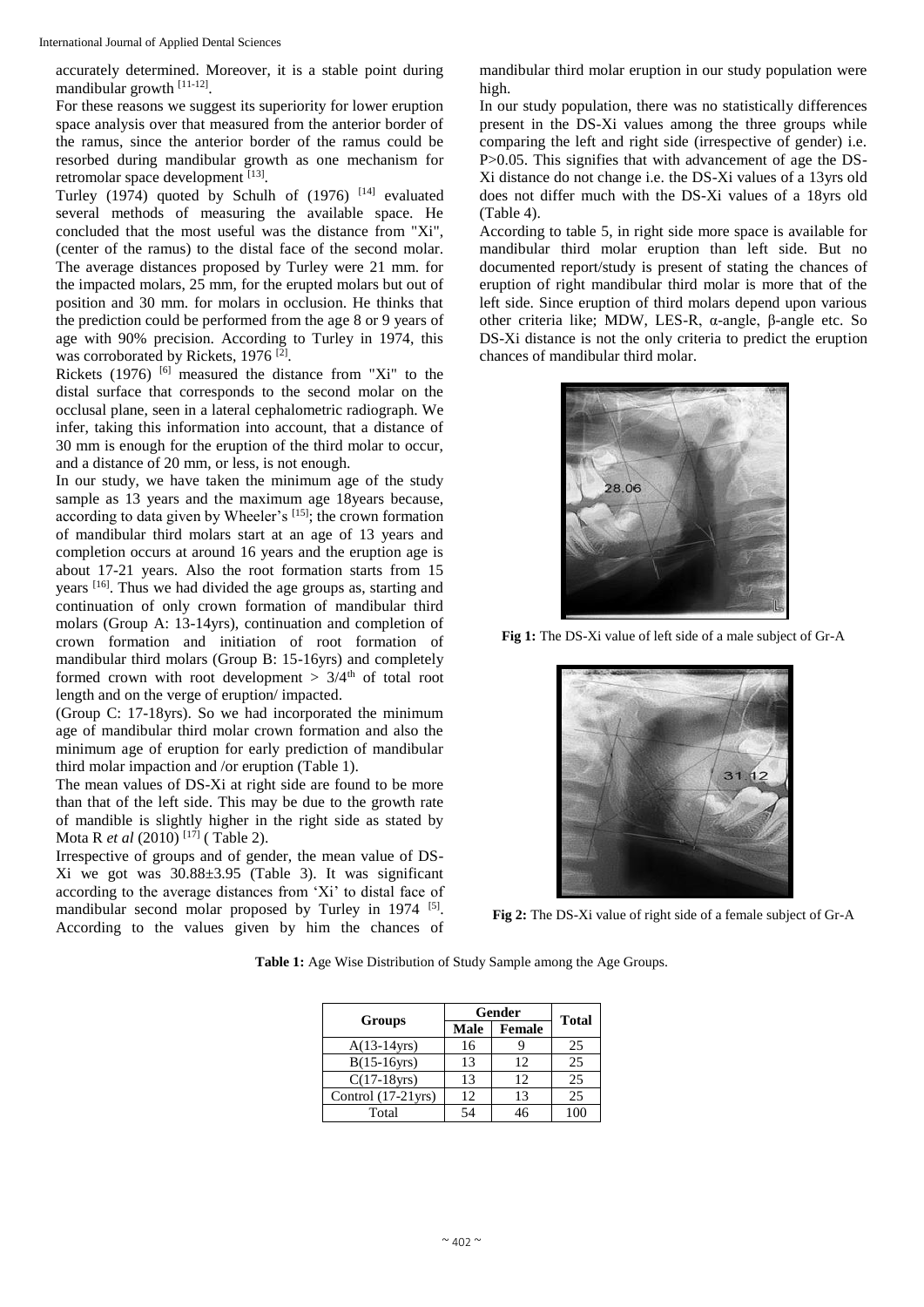|                         | Males (in mm.)   | <b>Total</b>     |                  |
|-------------------------|------------------|------------------|------------------|
| Groups                  | Left             | <b>Right</b>     |                  |
| A                       | $30.56 \pm 4.56$ | $32.19 \pm 3.97$ | $31.37 \pm 4.26$ |
| В                       | $31.7 \pm 3.39$  | $34.59 \pm 4.64$ | $33.14 \pm 4.01$ |
| C                       | $28.96 \pm 4.93$ | $33.88 \pm 3.85$ | $31.42 \pm 4.39$ |
| <b>Total Mean Value</b> | $30.42 \pm 4.29$ | $33.46 \pm 4.15$ | $31.94 \pm 4.22$ |
|                         | Females (in mm.) | Total            |                  |
| Groups                  | Left             | Right            |                  |
| A                       | $30.32 \pm 2.61$ | $32.09 \pm 3.72$ | $31.2 \pm 3.16$  |
| B                       | $27.82 \pm 3.42$ | $30.32 \pm 4.36$ | $29.07 \pm 3.89$ |
| C                       | $27.26 \pm 4.23$ | $31.92 \pm 3.82$ | $29.59 \pm 4.02$ |
| <b>Total Mean Value</b> | $28.29 \pm 3.42$ | $31.39 \pm 3.96$ | $29.84 \pm 3.69$ |

**Table 2:** Mean Values of Ds-Xi of Males and Females in Each Study Group

**Table 3:** Mean Values of DS-Xi of Control Group

| Control group | Left           | Right          | <b>Total</b>     |
|---------------|----------------|----------------|------------------|
| Male          | $33.74 + 2.73$ | $35.76 + 3.19$ | $34.75 + 2.96$   |
| Female        | $31.39 + 2.85$ | $34.66 + 2.33$ | $33.02 + 2.59$   |
| Total         | $32.52 + 2.96$ | $35.19 + 2.77$ | $33.85 \pm 2.87$ |

**Table 4:** Mean Values of Ds-Xi (Irrespective Of Groups) Of Males and Females

| Gender        | Left $(in mm.)$  | Right (in mm.) | Total $(L+R)$    |
|---------------|------------------|----------------|------------------|
| M             | $30.42 + 4.29$   | $33.46 + 4.15$ | 31.94+4.22       |
|               | $28.29 + 3.42$   | $31.39 + 3.96$ | $29.84 \pm 3.69$ |
| Total $(M+F)$ | $29.35 \pm 3.85$ | $32.42 + 4.05$ | $30.88 \pm 3.95$ |

**Table 5:** Comparison of Left and Right Side between the Groups.

|         | Group $A \, v/s \, B$ |                |               | Group A $v/s C$ |       | Group $B \, v/s \, C$ |
|---------|-----------------------|----------------|---------------|-----------------|-------|-----------------------|
|         |                       |                |               |                 |       |                       |
| F-value | 0.672                 | 2.062          | .292          | 1.295           | 0.215 |                       |
| P-value | $0.518(N.S.^*)$       | $0.145$ (N.S.) | $0.286$ (N.S. | $0.285$ (N.S.)  | 0.807 | $0.129$ (N.S.)        |

\*(Note:- N.S.= Not Significant)

|  | Table 6: Comparison of Mean Ds-Xi between Left and Right Sides of Males and Females |  |  |  |  |
|--|-------------------------------------------------------------------------------------|--|--|--|--|
|  |                                                                                     |  |  |  |  |

| Gender                                | <b>Sides</b> | $Mean \pm S.D.$  | <b>T</b> -test | <b>P-value</b> |  |  |
|---------------------------------------|--------------|------------------|----------------|----------------|--|--|
| Male                                  | L            | $30.42 \pm 4.29$ | 3.249          | 0.002          |  |  |
|                                       | R            | $33.46 \pm 4.15$ |                | $(H.S.^*)$     |  |  |
| Female                                | L            | $28.29 \pm 3.42$ | 3.283          | 0.002          |  |  |
|                                       | R            | $31.39 + 3.96$   |                | (H.S.)         |  |  |
| Total                                 | L            | $29.48 + 4.20$   | 4.469          | 0.000          |  |  |
|                                       | R            | $32.55 \pm 4.19$ |                | (H.S.)         |  |  |
| $*(Note: - H.S = Highly Significant)$ |              |                  |                |                |  |  |

Table 7: comparison of p-values between all the groups together against control group

| $(A+B+C)$ v/s Control |       |         |                  |  |  |
|-----------------------|-------|---------|------------------|--|--|
|                       |       | t-value | <b>P-value</b>   |  |  |
| Male                  | Left  | 2.528   | $0.007^*$ (H.S.) |  |  |
|                       | Right | 1.771   | $0.041^*$ (H.S.) |  |  |
|                       | Left  | 2.891   | $0.003^*$ (H.S.) |  |  |
| Female                | Right | 2.781   | $0.004*$ (H.S.)  |  |  |
| Left                  |       | 3.758   | $0.000^*(H.S.)$  |  |  |
| Right                 |       | 3.175   | $0.001^*(H.S.)$  |  |  |
| Male                  |       | 3.987   | $0.000^*(H.S.)$  |  |  |
| Female                |       | 3.081   | $0.001^*(H.S.)$  |  |  |

\*(Note: - H.S.= Highly Significant)

#### **Conclusion**

Although various parameters are available to predict impaction/eruption of mandibular third molars, among them measurement of 'DS-Xi' distance is the easiest of method to predict the chances of eruption/impaction of mandibular third molars. But other parameters are also to be considered to predict accurately the eruption chances of mandibular third molars. Hence more studies are needed to assess all parameters and especially of DS-Xi to determine which parameter leads us to more accurate prediction. Future studies should recruit larger sample with various other types of parameters in different geographical areas and populations.

#### **References**

- 1. Asmaa Uthman T. Retromolar space analysis in relation to selected linear andangular measurements for an Iraqi sample. OOOOE. 2007; 104:e76-e83.
- 2. Dr Oscar Quirós J, Dr. Auristhela Palma. The Mandibular